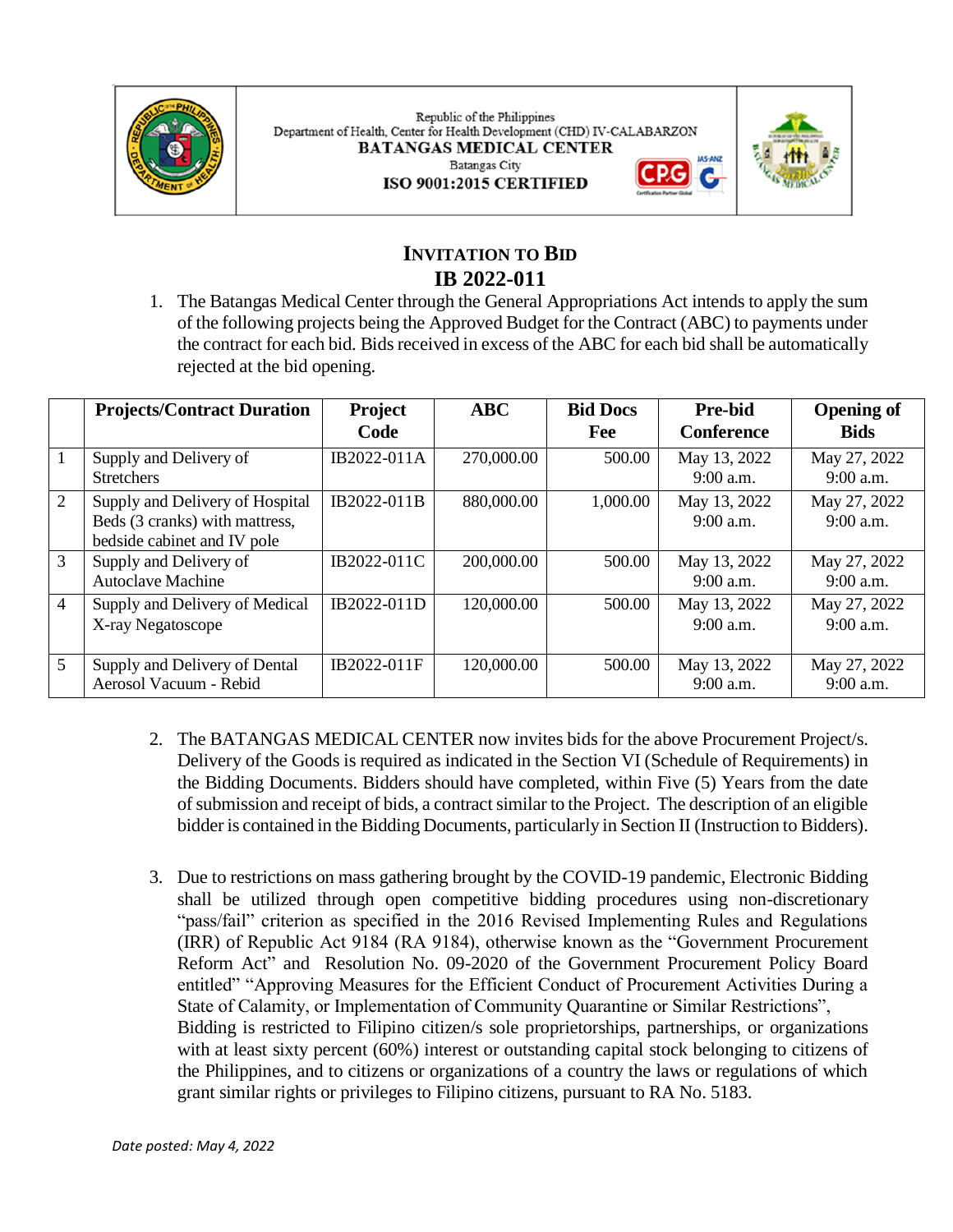- 4. Prospective Bidders may obtain further information from Batangas Medical Center and inspect the Bidding Documents at the address given below from 8:00 a.m. to 5:00 p.m. Mondays to Fridays.
- 5. A complete set of Bidding Documents may be acquired by interested bidders through electronic process on May 5, 2022 to May 27, 2022. Only bidders who paid the applicable fee for the Bid Document and who submitted proof of payment shall be allowed to participate in the e-bidding and submit the bidpursuant to the latest Guidelines issued by the GPPB and upon specific instruction of the Procuring Entity, in the amount stated at the table above. It may also be downloaded free of charge from the website of the Procuring Entity provided

that bidders shall pay the applicable fee for the Bidding Documents not later than the submission of their bids.

6. The Batangas Medical Center will hold a Pre-Bid Conference on May 13, 2022 9:00 a.m. via zoom portal.

Meeting ID: 878 0944 2038 Passcode: PREBID11

- 7. Bids must be duly received by the BAC Secretariat at the electronic portal to be given before the scheduled bid opening stated above.
- 8. All bids must be accompanied by a Bid Securing Declaration or any form of bid security in any of the acceptable forms and in the amount stipulated in ITB Clause 14.
- 9. Bid Opening shall be on May 27, 2022 9:00 a.m. via ZOOM portal. Bids will be opened in the presence of the bidders' representatives who will be given the link to the portal once proof of payment have been submitted. Late Bids shall not be accepted.
- 10. The Batangas Medical Center reserves the right to reject any and all bids, declare a failure of bidding, or not award the contract at any time prior to contract award in accordance with Section 35.6 and 41 of the 2016 revised IRR of RA 9184, without thereby incurring any liability to the affected bidder or bidders.
- 11. For further information, please refer to: *HBAC Secretariat Batangas Medical Center Kumintang Ibaba, Batangas City Tel. Nos. (043) 723-6176 / (043) 740-8303 to 8307 local 1129 [bac@batmc.doh.gov.ph](mailto:bac@batmc.doh.gov.ph)*

(SGD.)MERLITA G. PUBLICO, MD, MHA, FPAFP HBAC Chairman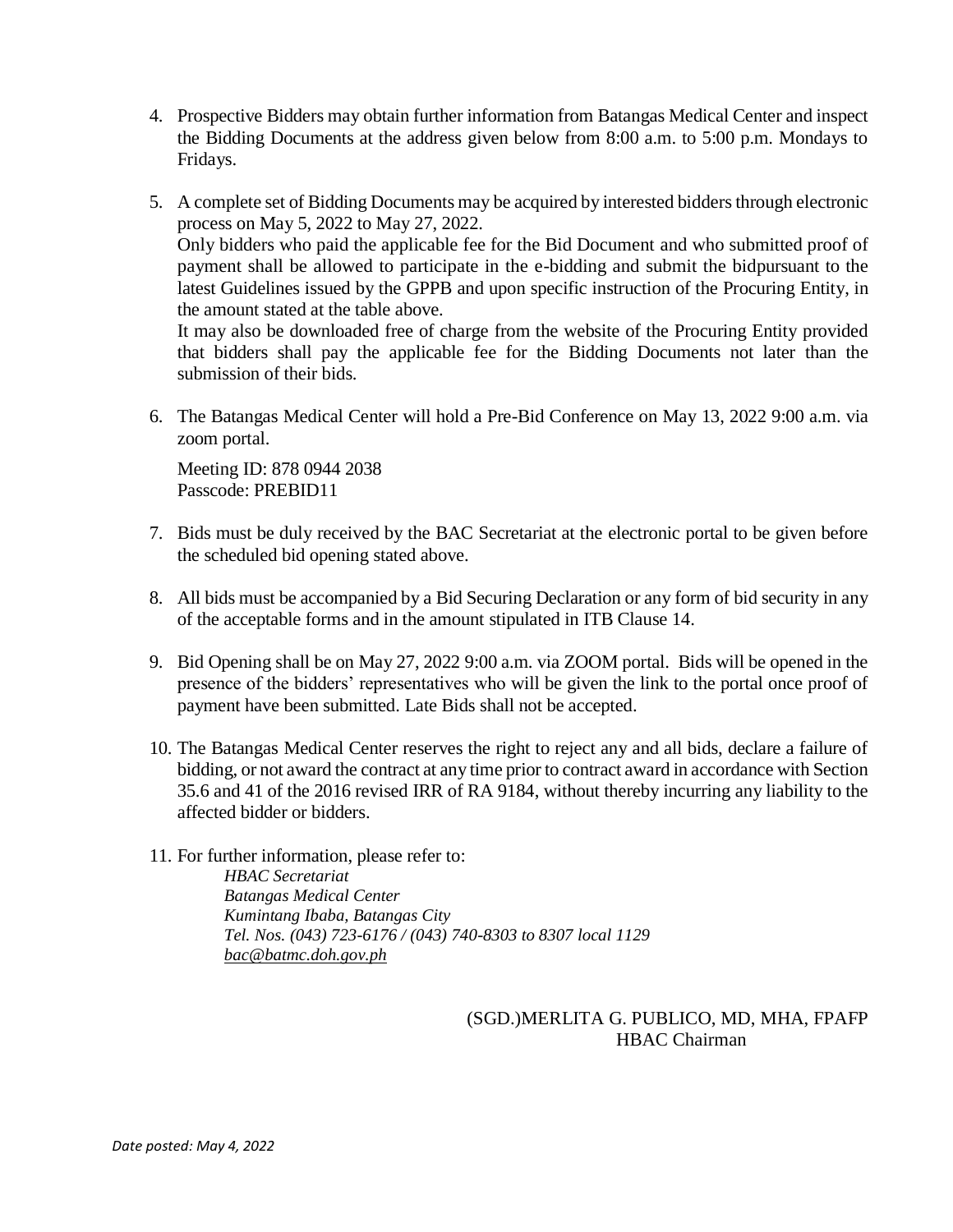### **REMINDERS FOR ONLINE BIDDERS**

#### **PREBID CONFERENCE**

1. The Batangas Medical Center will hold a Pre-Bid Conference on May 13, 2022 9:00 a.m. via zoom portal.

Meeting ID: 878 0944 2038 Passcode: PREBID11

- 2. Interested parties may pre-register before the said date through this link <https://forms.gle/VJbYcidQCmHm7Wk49> and meeting invitation shall be sent to your registered email address otherwise wait for the meeting invitation to be posted in BatMC's official website and social media pages or contact our BAC Secretariat for details.
- 3. Please click the link to the attendance registry at the Zoom waiting room on the day of the actual conference to document your presence in the said event. Certificate of Attendance shall be on a per request basis however, we cannot provide such certificate if you did not log in the registry.
- 4. Please be advised that the pre-bid conference shall be audio and video recorded, and stored as part of the documentation process of the Batangas Medical Center. Hence, your attendance to the event shall indicate your explicit consent on the recording of your image and voice, collection and processing of your personal data as disclosed and captured during the event. Rest assured that processing of data is done solely for legal purposes and in compliance with the Government Procurement Reform Act.

## **SUBMISSION OF BID DOCUMENTS**

The Batangas Medical Center will only accept bid documents submitted electronically to the designated Google Form link to be given upon showing of proof of payment before the opening date of the bids. Bidders are required to show proof of payment submitted to **[bac@batmc.doh.gov.ph](mailto:bac@batmc.doh.gov.ph)**before it will be given the link for submission of bid documents.

Payment can be made by paying directly to the cashier of the Procuring Entity or through bank transfer at: **Bank Name: Land Bank of the Philippines, Account Name: Batangas Medical Center, Account Number: 0302 1161 99**. Either way, proof of receipt must be emailed to the aforementioned address to be given the link for submission of bids.

- 1. Bidders must submit 3 files
	- a. Copy of Official Receipt
	- b. Eligibility/Technical File
	- c. Financial File
- 2. Documents must be continuous scan or multiple pages in one PDF file. Include table of contents in the front page to facilitate for quick search of the document.